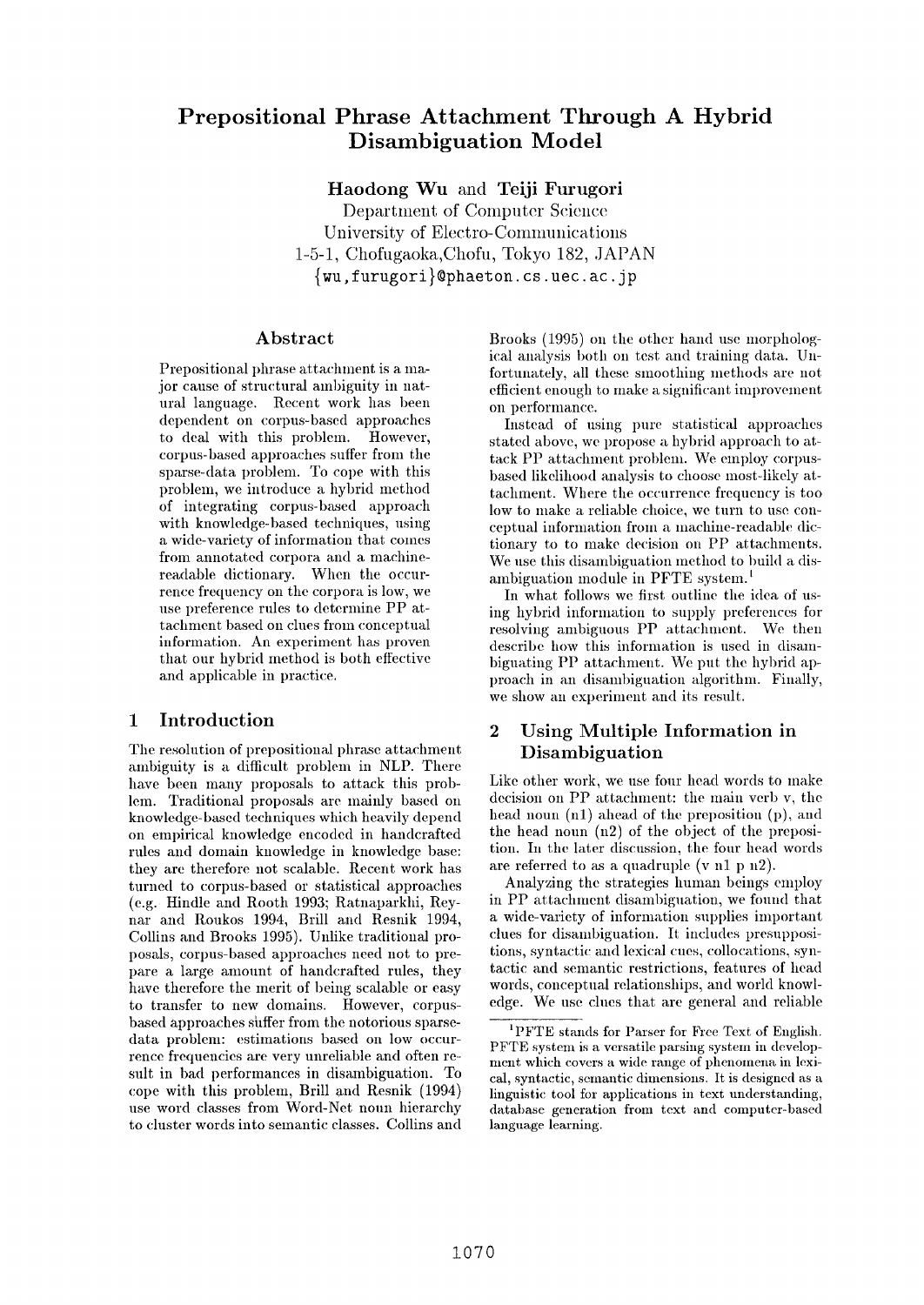so that they make the computation efficient and extensible. The information or clues we use are the following:

- 1. Syntactic or lexical cues. If n1 is same as n2, for example, often  $n1+PP$  is a fixed phrase such as *step* by *step*.
- 2. Co-occurrences. The co-occurrences of triples and pairs in  $(v n1 p n2)$  come from annotated corpora (Section 4).
- 3. Syntactic and semantic features. Features of v or n1 n2 sometimes indicate the "correct" attachment. For example, if v is a movement, p is to and n2 is a place or direction, the PP tends to be attached to the verb.
- 4. Conceptual relationships between v and n2, or between n1 and n2. These relationships, which reflect the role-expections of the preposition, supply important clues for disambiguation. For example, in the sentence Peter broke the window by a stone, we are sure that the PP by a stone is attached to broke/v by knowing that  $stone/n2$  is an instrument for  $broken/v.$

We use co-occurrence information in corpusbased disambiguation and other information in rule-based disambiguation. Later, we will discuss how to acquire above information and use it in disambiguation.

#### 3 **Estimation based on Corpora**

In this section, we consider two kinds of PP attachment in our corpus-based approach, namely, attachment to verb phrase (VP attachment) and to noun phrase (NP attachment). Here, we use two annotated corpora: EDR English Corpus<sup>2</sup> and Susanne Corpus<sup>3</sup> to supply training data. Both of them contain tagged syntactic structure for each sentence in them. That is, each PP in the corpora has been attached to an unique phrase.

 $RA(v,n1,p,n2)$ , a score from 0 to 1, is defined as a value of counts of VP attachments divided by the total of occurrences of  $(v,n1,p,n2)$  in the training data.<sup>4</sup>

$$
RA(v,n1,p,n2) = \frac{f(vp|v,n1,p,n2)}{f(v,n1,p,n2)}
$$
  
\n
$$
\simeq \frac{f(vp|v,n1,p,n2)}{f(vp|v,n1,p,n2) + f(np|v,n1,p,n2)} \qquad (1)
$$

In  $(1)$ , the symbol f denotes frequency of a particular tuple in the training data. For example,

<sup>2</sup>EDR English Corpus, compiled by Japan Electronic Dictionary Research Institute, Ltd, contains 160,000 sentences with annotated morphologic, syntactic and semantic information.

<sup>3</sup>Susanne Corpus, compiled by Geoffrey Sampson, is an annotated corpus comprising about 130,000 words of written American English text.

<sup>4</sup>We assume that only two kinds of PP attachments: VP or NP attachment in the training data.

 $f(v)$  share, apartment, with, friend) is the number of times the quadruple (share, apartment, with, friend) is seen with a VP attachment. Thus, we could choose a attachment according to RA score: if RA>0.5 choose VP attachment, otherwise choose NP attachment.

Most of quadruples in test data are not in the training data, however. We thus turn to collect triples of  $(v, p, n1), (n1, p, n2), (v, n1, p)$  and pairs of  $(v,p),(n1,p),(p,n2)$  like Collins and Brooks (1995) did, and compute RA score by  $(2)$  and  $(3)$ .

RA(v,n1,p,n2) =  
\n
$$
\frac{f(v_1|v_1,n,2)+f(v_2|u_1,p,n,2)+f(v_1|v_1,n,1,p)}{f(v_1|v_1,n,2)+f(u_1|v_1,n,2)+f(v_1|v_1,p)} \qquad (2)
$$

or,

RA(v, n1, p, n2) =  
\n
$$
\frac{f(vp|v, p)+f(vp|n1, p)+f(vp|p, n2)}{f(v, p)+f(n1, p)+f(p, n2)}
$$
\n(3)

To avoid using very low frequencies, we set two thresholds for each one above. For triplecombination, the condition is:

ftriple(v,n1,p,n2)  $\geq$  2, and

 $|2*RA(v,n1,p,n2)-1| * log(ftriplet(v,n1,p,n2)) < 0.5$ here,

ftriple(v,n1,p,n2) = f(v,p,n2)+f(n1,p,n2)+f(v,n1,p)

For pairs-combination, the condition is:

 $f_{pair}(v,n1,p,n2) > 4$ , and  $|2*RA(v,n1,p,n2)-1| * log(f pair(v,n1,p,n2)) < 0.5$ 

here,

 $f_{pair}(v,n1,p,n2) = f(v,p) + f(n1,p) + f(p,n2)$ 

With the first threshold in each case, we can avoid using low frequency tuples; with the second one in each case, we throw away the RA score which is close to 0.5 as this value is rather unstable.

#### Conceptual Information and  $\boldsymbol{4}$ **Preference Rules**

As we use only "reliable" data from corpora to make decision on PP attachment based on RA score, many PPs' attachments may be left undetermined due to sparse data. We deal these undetermined PPs with a rule-based approach. Here we use preference rules to determine PP attachments by judging features of head words and conceptual relationships among them. This information comes from a machine-readable dictionary EDR dictionary.<sup>5</sup>

<sup>&</sup>lt;sup>5</sup>EDR electronic dictionary consists of a set of machine-readable dictionaries which includes Japanese and English word dictionary, Japanese and English co-occurrence dictionary, concept dictionary, and Japanese  $\langle \cdots \rangle$  English bilingual dictionary(EDR 1993).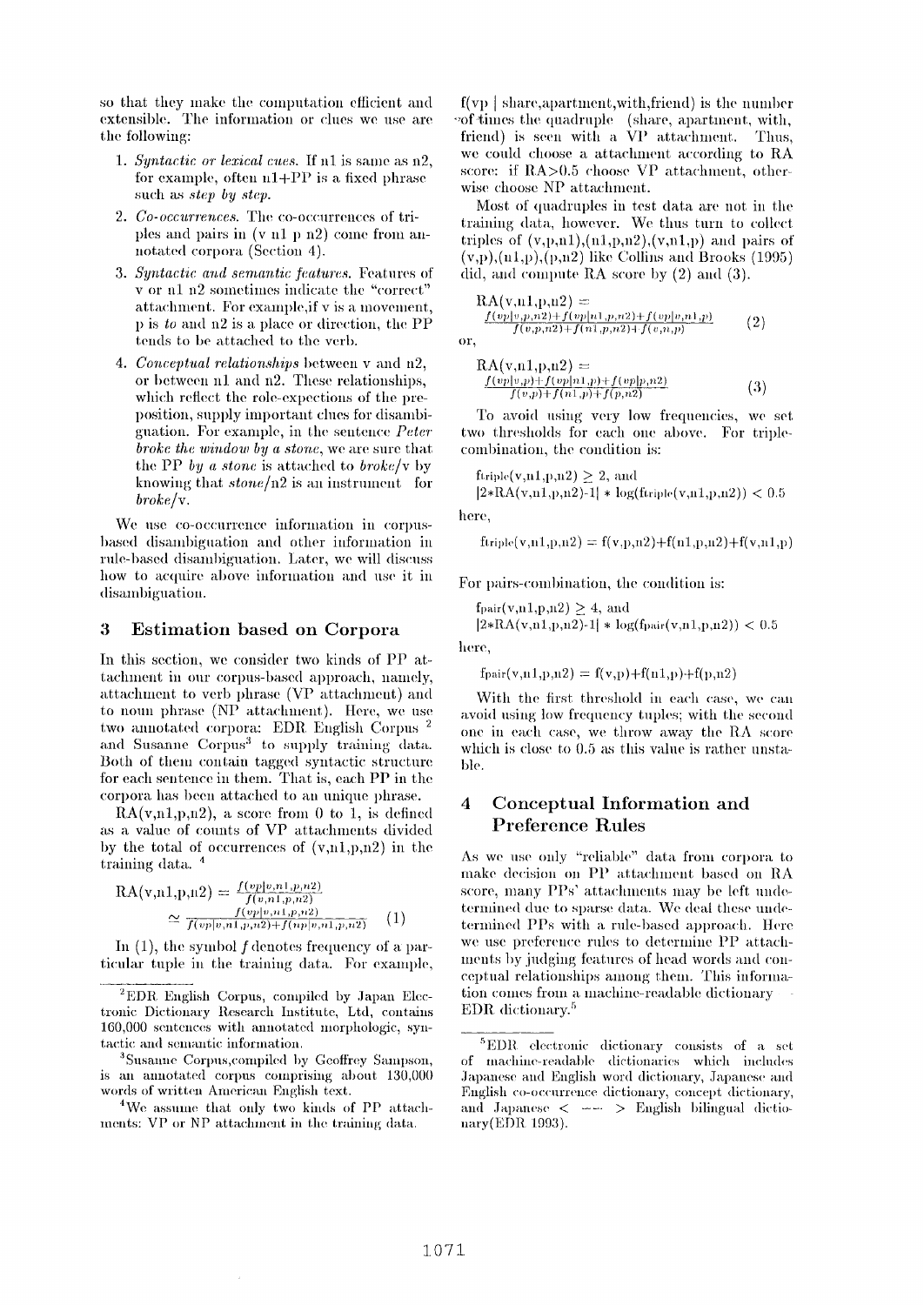#### **4.1 Features and Concept Classes**

We cluster words (verbs or nouns) which have same feature or syntactical function into a concept class. For example, we classify verbs into *active* and *passive*, and ontological classes of men*tal, movement,* etc. Similarly, we group nouns into *place, time, state, direction,* etc.

We extract concept class from *concept classification* in EDR Concept Dictionary.<sup>6</sup>

### **4.2 Conceptual Relationship**

Conceptual relationships between v and n2, or between n1 and n2 predict PP attachment quite well in many eases. We use EDR concept dictionary to acquire the conceptual relationship between two concepts. For example, given the two concepts of *open* and *key,* the dictionary will tell us that there may be a *implement* relationship between them, means that *key* may be act as an instrument for the action *open.* 

#### **4.3 Preference Rules**

We introduce preference rules to encode syntactic and lexical clues, as well as clues from conceptual information to determine PP attachments. We divide these rules into two categories: a rule which can be applied to most of prepositions is called *global rule;* a rule tying to a particular preposition, on the other hand, is called *local rule.* Four global rules used in our disambiguation module are listed in Table 1.

- **1. lexical(passivized(v) +** PP) AND  $prep \neq \text{y}$ <sup>'</sup> $by' - \gt \text{vp\_attack}(PP)$
- 2.  $n1 = n2 y$  vp. attach(nl + PP)
- 3. (prep  $\neq$  'of' AND prep  $\neq$  'for') AND  $(\text{time}(n2) \text{ OR } \text{date}(n2)) - \text{y} \text{p}_{\text{z}} \text{attach}(PP)$
- 4. lexical(Adjective + PP)  $-$  >  $\text{adj}$ <sub>p</sub>\_attach(PP)

Table 1: Global rules

Local rules use conceptual information to determine PP attachment. In Table 2, we show sample local rules for preposition *with*.

with-rules:

iml)lement(v, :)2) - > Vl)\_~tttach(Pl )) (a-ol)jeet(nl, n2) ()R possessor(nl, 112)) AND NOT(implen:ent(v, n2)) - > np\_~tttach(PP)

Default  $-$  > vp. attach(PP)

Table 2: Sample local rules

On the left hand of each rule, a one-atom pred-

icate on the left hand presents a subclass of concept in the concept hierarchy (e.g. time $(n2)$ ), and a two-atom predicate describes the concept relation between two atoms (e.g. implement $(v,n2)$ ).

Since local rules employ the senses of head words (termed as *concepts*), we should project each of v, n1 and n2 used by rules into one or several concepts which denote(s) "correct" word senses before applying local rules. The process is described in (Wu and Furugori 1995).

### **5 Disambiguation Module**

For each sentence with ambiguous PP (both in syntactic and semantical level), PETE system will produce a structure with unattached  $PP(s)$ , and call the disambiguation 1nodule to resolve ambiguous  $PP(s)$ . The algorithm used in the module is shown below :

#### [ALGORITHM]

- Phase 1. (disambiguation using global rules): Try global rules one by one. If a rule succeeds, use it to decide the attachment, and exit.
- Phase 2. (statistics-based disambiguation):
	- $RA(v,n1,p,n2) = -1$  (initial value)  $f$ triple(v,nl,p,n2) =  $f(v,p,n2) + f(n1,p,n2) + f(v,n1,p)$  $f_{\text{pair}}(v,n1,p,n2) = f(v,p) + f(n1,p) + f(p,n2)$
	- if ftriple(v,n1,p,n2) > 2, then  $\text{RA}(v,n1,p,n2) = \frac{f(vp|v,p,n2)+f(vp|n1,p,n2)+f(vp|v,n1,p)}{f(v,p,n2)+f(n1,p,n2)+f(v,n,p)}$
	- if  $|2*RA(v,n1,p,n2)-1| *log(f_{\text{triple}}(v,n1,p,n2))|$  <0.5 then  $RA(v,n1,p,n2) = -1$
	- if  $RA(v,n1,p,n2) < 0$  and  $f_{pair}(v,n1,p,n2) > 4$ , then  $\text{RA}(v,n1,p,n2) = \frac{f(vp|v,p) + f(vp|n1,p) + f(vp|p,n2)}{f(v,p) + f(n1,p) + f(p,n2)}$
	- if  $|2*RA(v,n1,p,n2)-1|$   $*log(f_{pair}(v,n1,p,n2))<0.5$ then  $RA(v,n1,p,n2) = -1$

if  $RA(v,n1,p,n2) \geq 0$ , then { if  $RA(v,n1,p,n2)$ <br/> $\leq$ 0.5, then choose NP attachment otherwise choose VP attachment exit. **}** 

Phase 3. (concept-based disambiguation):

- 1) Project each of  $v$ , n1, n2 into its concept sets.
- 2) Try the rules related to the preposition, if only one rule is applicable, use it to decide the attachment, and then exit.

Phase 4. (attachment by default):

if  $f(p) > 0$ , then { if  $\frac{\tilde{f}(vp|p)}{f(p)} < 0.5$ , then choose NP attachment; otherwise choose VP attachment} otherwise choose NP attachment.

This algorithm differs from the previous one described in (Wu and Furugori 1995) in which preference rules were applied before statistical computing. We have changed the order for the following reasons: an experiment has proven that using the

 ${}^{6}$ Concept Dictionary consists of about 400,000 concepts, where, for concept classification, related concepts are organized in hierarchical architecture and a concept in lower level inherits the features from its upper level concepts.